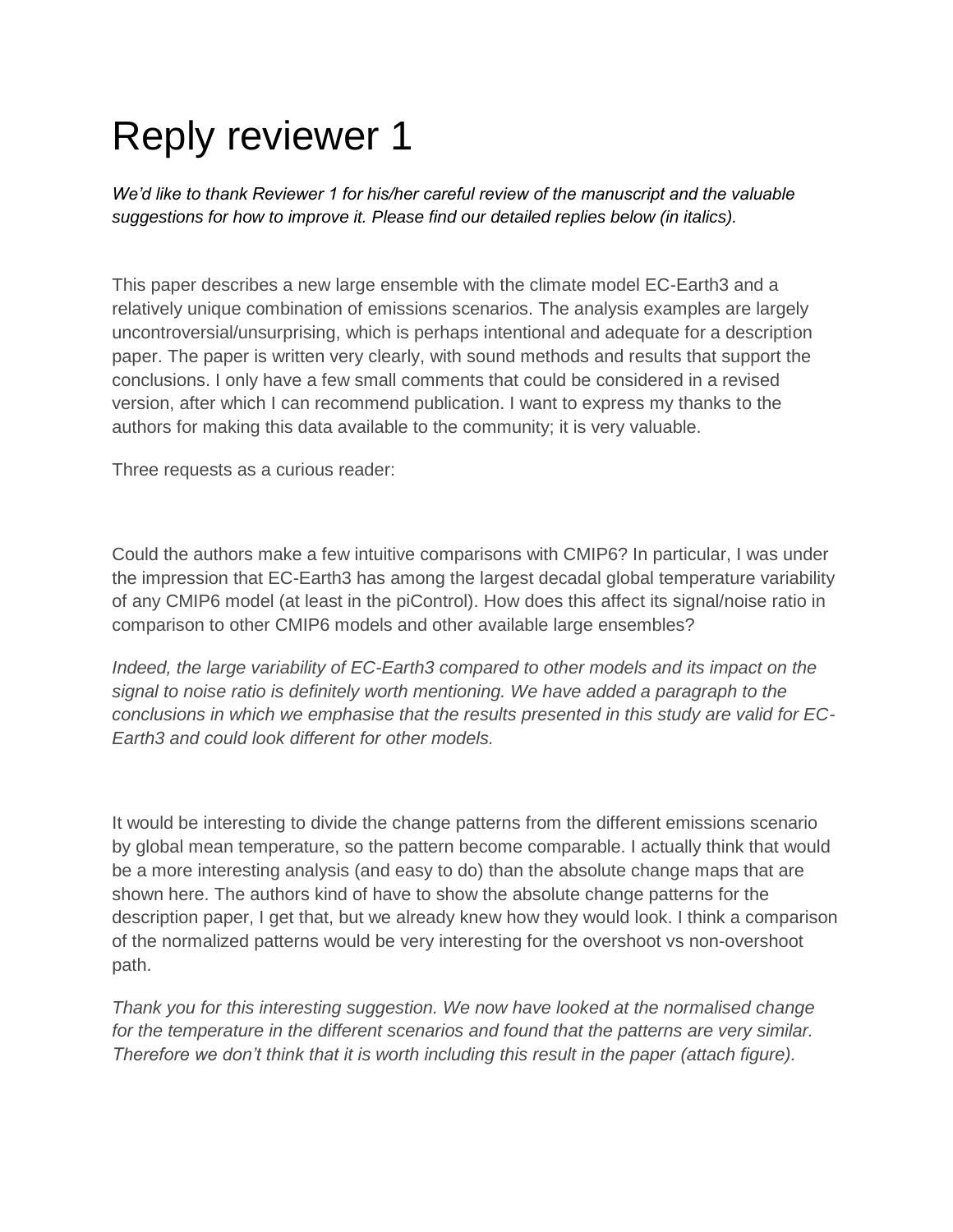

I encourage a comparison with or at least discussion of Sanderson et al. (2017) and several references therein, which investigate what might have been the first "large" (n=10) ensemble of overshoot simulations, albeit with CMIP5 forcing and not CMIP6 forcing.

*We have added a paragraph in the introduction about the Sanderson et al. paper to acknowledge that we are not the first group to look at the effect from an overshoot. However, we cannot do a more detailed comparison as the forcing used by Sanderson et al. is very different from our forcing. Sanderson et al look at overshoot and steadily increasing projections that end with 1.5 deg warming in 2100 which would correspond to a forcing below 2 W/m2 while we look at a substantially larger forcing of 3.4 W/m2 in 2100 and a substantially stronger overshoot around mid-century.* 

Other comments:

There have been some concerns with the transition of biomass burning (BB) forcing from the satellite period to the future emissions scenarios in the CMIP6 forcing files. The forcing file has high variability during the satellite era and abruptly lower variability thereafter, at least in certain regions of prominent BB. A large ensemble is perfect to investigate whether this has an appreciable effect on the simulated climate during that transition period. It's not a priori clear whether it affects each model, as aerosol forcing is implemented quite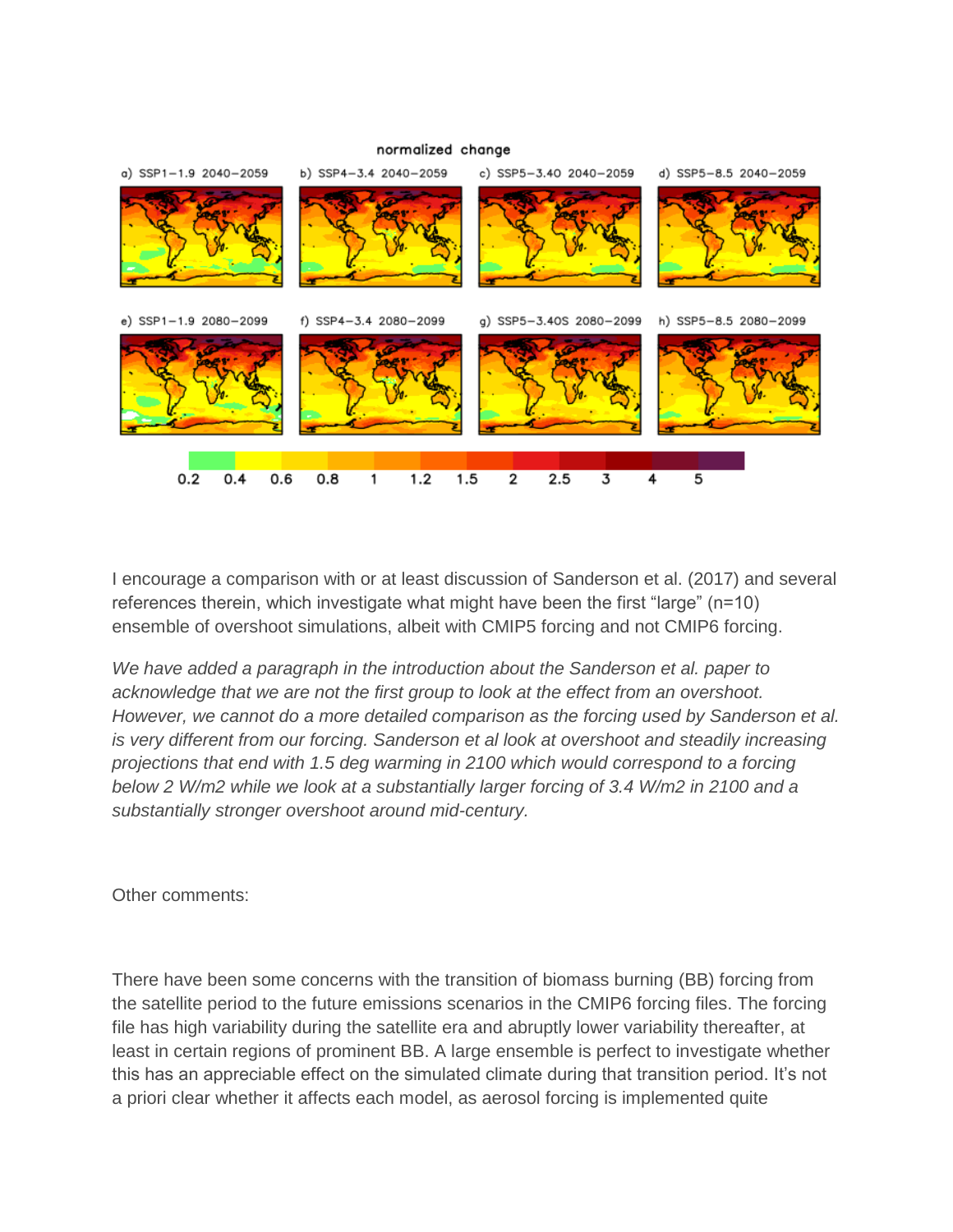differently across models. It would be valuable information for the community whether there's any sensitivity to this issue in EC-Earth.

*This is also a very interesting question but we deem it to be outside the scope of the overview paper. Furthermore, it is not clear if this question can be addressed at all with the EC-Earth3 model that doesn't use an interactive aerosol module but instead the simple aerosol plume model MACv2-SP to prescribe the optical properties of aerosols. MACv2-SP doesn't distinguish explicitly between biomass and other aerosol species, it only tells whether a plume is dominated by biomass without telling the exact contribution from biomass.*

Fig. 2: Please add some observations (at least for tas, pr, and sic) as a minimal model validation and to illustrate how the ensemble range compares to real-world variability.

*Thanks for the suggestion, we have added observations/reanalyses for tas, pr and sea-ice to Figure 2.*

Some map colorbars are a bit unintuitive, as they have a color switch offset from zero (e.g., Fig 3c-j). Also, rainbow or rainbow-like colorbars aren't encouraged.

*We have reworked the colorbars in Figs. 3-5 to make them more intuitive. Re rainbow-like color palette: the co-author who has prepared the figures (TK) is heavily colorblind himself and uses these specially designed color tables that allow him to distinguish the different colors while still providing an appealing appearance for non-colorblinds. We therefore don't think that it is necessary to replace the chosen color tables in Figs. 3-5. In Figs 2 and 6 we have replaced the orange color by green to increase the contrast to red. And in Fig.7 we now use a yellow-green color table with increasing intensity. Furthermore, we have also improved the quality of the figures by saving them at higher resolution.* 

L188: "mainly due to reduced variability of the change across members" sounds confusing to me. Do the authors just mean "due to the larger signal under stronger forcing"?

*Changed.* 

L218: "highly relevant" rather than "highly important"

*Changed*.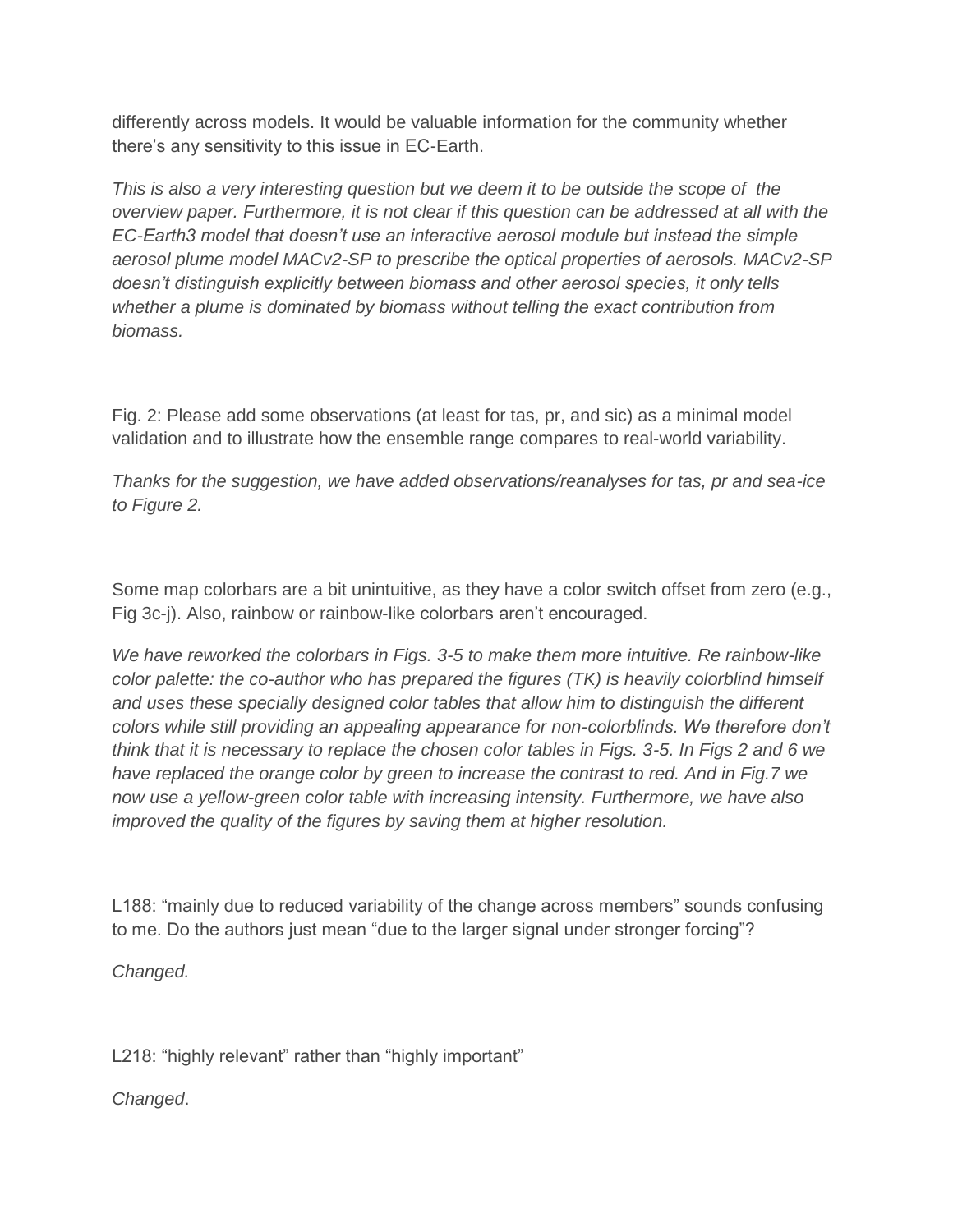L151: that's actually quite interesting. Could the authors speculate what could cause this?

*The oceanic convection in the Labrador Sea is an important source for variability of the AMOC and this convection shows large natural variability on long time scales in EC-Earth. This results in a large spread of the AMOC across model members in the historical period and the early 21st century. Moving towards a warmer climate with increased ocean surface temperatures and a fresher ocean surface in the Labrador Sea, the convection collapses completely in all model members until the middle of the 21st century (Brodeau and Koenigk 2016, Koenigk et al., accepted). Consequently, the spread of convection in the Labrador Sea and thus the spread of the AMOC is reduced. The figure below shows one standard deviation of convection in the Labrador Sea in March across all model members. Here, the ssp5-8.5 scenario is shown but a similar behaviour occurs in the other scenarios as well. We see that most of the reduction happens already before the differences between the different emission scenarios become dominant.*

*We added some discussion to the manuscript to explain the decrease in ensemble spread.*



*Figure: Time evolution of one standard deviation of March mixed layer depth in the Labrador Sea (in m, averaged over 45-72N, 270-310W), calculated for each March as standard deviation across the 50 model members.* 

L<sub>100</sub>: "There are differences"

*Changed.*

L116: "tell us"

*Changed.*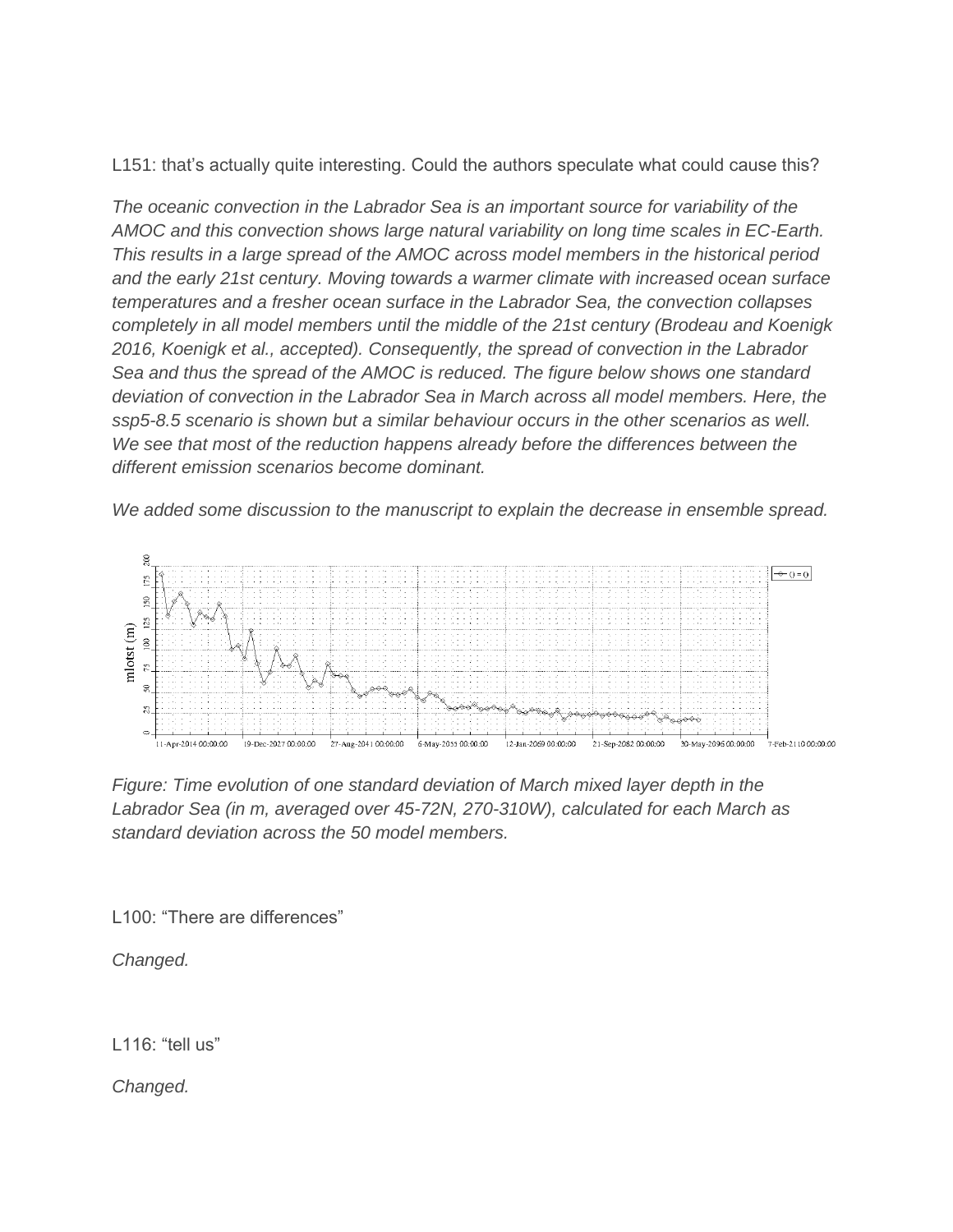References:

Sanderson, B. M., et al., 2017: Community climate simulations to assess avoided impacts in 1.5 and 2°C futures. Earth Syst. Dyn., 8, 827–847.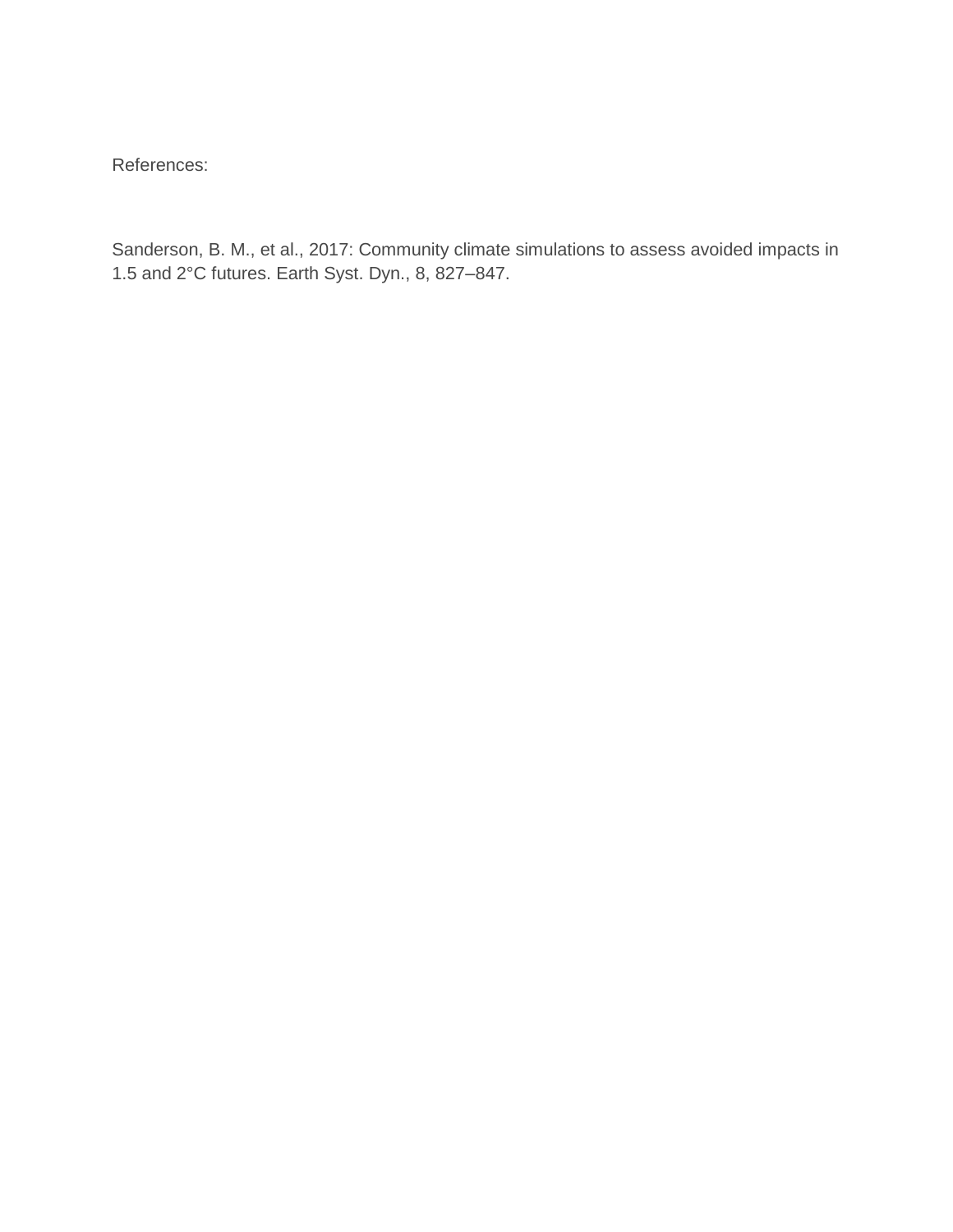## Reply reviewer 2

*We'd like to thank Reviewer 2 for his/her careful review of the manuscript and the valuable suggestions for how to improve it. Please find our detailed replies below (in italics).*

This paper is written as an overview/introduction to the SMHI-LENS. The paper is well written and provides a sufficient introduction to this model. However, the paper misses some relevant literature in the introduction, need some more detail on the initialization of the ensemble and could use minor changes to the Figures to help with interpretation by the reader. I recommend that the paper is revised before it is accepted.

Comments are as follows

Section 1:

While this provides a good introduction, it is unclear why the authors cite specific large ensembles and not others (see line by line comments).

*We mention all models from the list of large ensembles with CMIP6 models on <https://www.cesm.ucar.edu/projects/community-projects/MMLEA/> that have more than 30 members during the historical period, this is clearly stated in the text. We also provide the reference to the MMLEA website which should allow interested readers to find more information.*

The introduction would benefit from a paragraph describing some of the interesting work already done using large ensembles. While the literature is too large to include everything, some references perhaps relating to what is shown later in the manuscript, or a brief introduction to new science done with large ensembles should be included.

*Indeed, there is a lot of work already done with single model large ensembles. A very good source of information is the recent special issue about large ensembles in Earth System Dynamics [\(https://esd.copernicus.org/articles/special\\_issue1037.html\)](https://esd.copernicus.org/articles/special_issue1037.html). We have added some examples of previous studies to the introduction.*

Section 2.2 Initial conditions: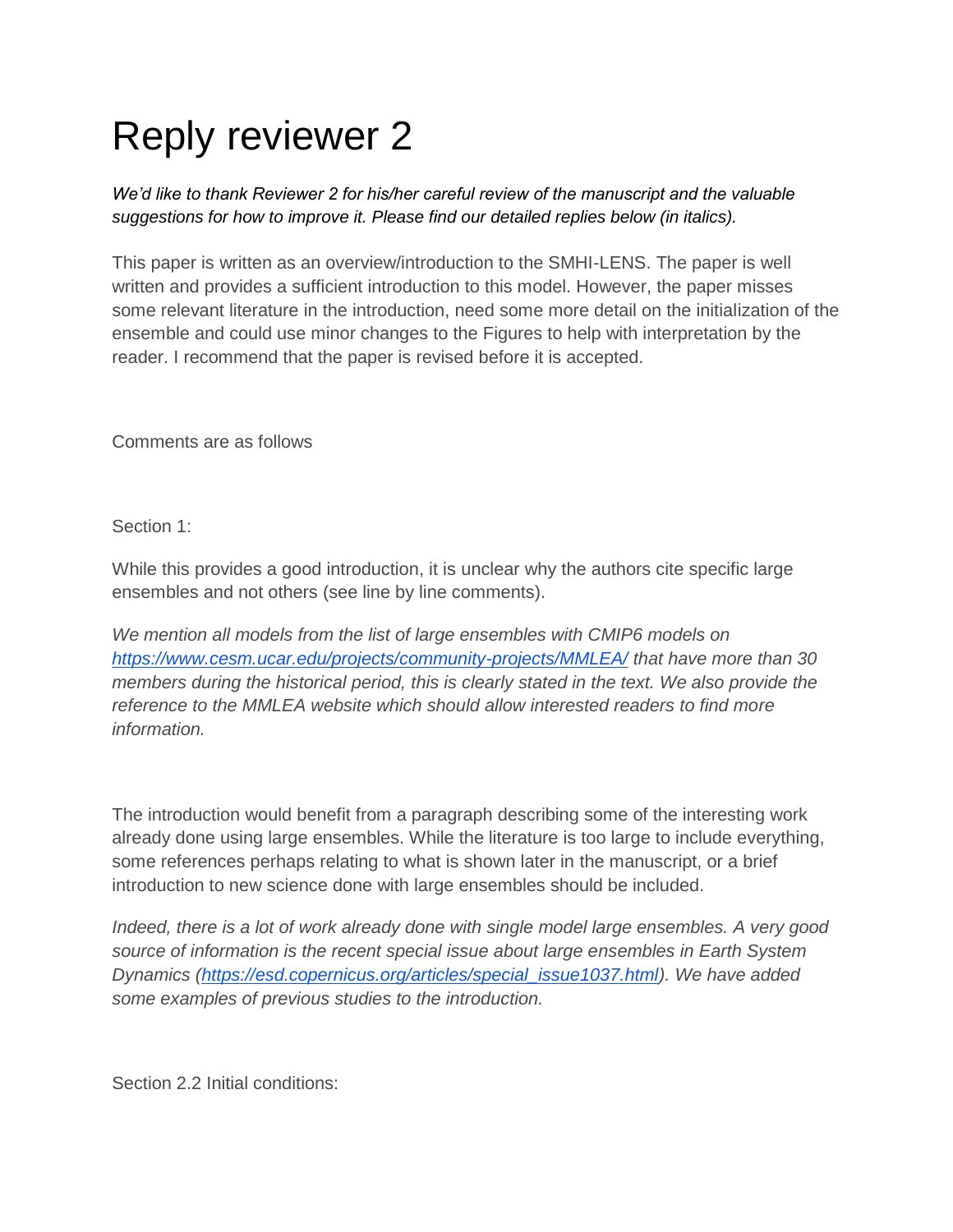Please include the specific years that you used for the initial states in a table.

*We have rephrased the description of how the initial conditions were generated and added Table 1 that links the historical CMIP6 experiments with the initial conditions for the large ensemble.*

Figures: are rainbow colorbars the best choice? Perhaps you can find a better colorbar

*The co-author who has prepared the figures (TK) is heavily colorblind himself and uses these specially designed color tables that allow him to distinguish the different colors while still providing an appealing appearance for non-colorblinds. We therefore don't think that it is necessary to replace the chosen color tables in Figs. 3-5. In Figs 2 and 6 we have replaced the orange color by green to increase the contrast to red. And in Fig.7 we now use a yellow-green color table with increasing intensity. Furthermore, we have also improved the quality of the figures with higher resolution to improve legibility.*

F2 – poor quality and fuzzy

two orange colors are difficult to distinguish by eye on my computer screen

*Indeed, we apologize for the poor quality of F2 in the first version. We have now improved the quality and replaced the orange color with green.*

 $F6 - b$ ) the orange line seems to come from nowhere

*The red (previously orange) line is for ssp534-os that branches off from ssp585 in 2040 following the CMIP6 protocol, therefore there are no data for ssp534-os before 2040.*

c) I don't see the orange line at all

perhaps different symbols or dots, dashes could be used so we can see all colors

*The scenarios are very similar until about 2040 (see Fig. 2) and all of them pass SWL 1.5 during this period. Therefore they all lie on top of each other and it is difficult to distinguish between them. We have added an explanation to the text to make this clear.*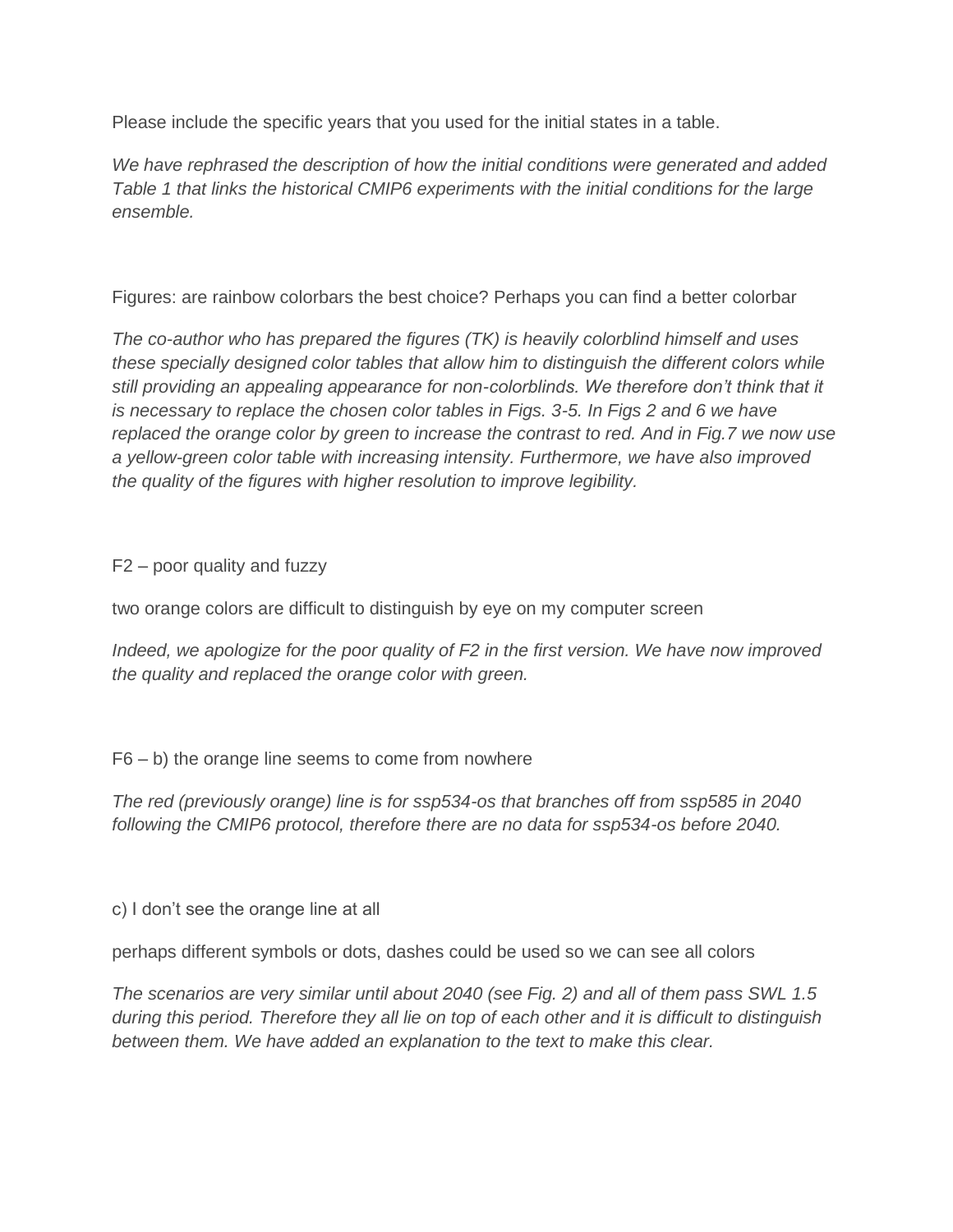F7 – Please describe in the caption how you compute the 10 member result. Do you pick one set of 10 members or resample 10 members many times?

*We explain in the text that we use a hypothetical ensemble with the same mean and variance as the large ensemble but only 10 members. With this approach no 10-member samples have to be picked, the question we try to answer is simply what would change if we had a similar ensemble in terms of mean and variability but only 10 members.*

Given most large ensembles have 30 members, as you note in your introduction. It would be good to do this for 30 members as well as 10 members and add a panel to the Figures.

*Thank you for the suggestion, we have added similar plots for a hypothetical 30 member ensemble. The results are interesting and show that there isn't much impact from reducing the sample size from 50 to 30, but quite some impact when reducing the sample size even further to only 10 members.*

Would it be worth considering precipitation for these Figures as well given the pathway dependence of this variable:

e.g https://journals.ametsoc.org/view/journals/clim/30/11/jcli-d-16-0441.1.xml

https://agupubs.onlinelibrary.wiley.com/doi/full/10.1002/2016GL070869

https://agupubs.onlinelibrary.wiley.com/doi/full/10.1029/2018JD028821#:~:text=We%20find %20a%20robustly%20larger,GHGs%20across%20all%20available%20models.&text=This %20is%20because%20of%20a,by%20the%20GHG%20atmospheric%20forcing.

*We have looked at precipitation and found that the differences between the scenario ensembles are not significant, and therefore do not include this figure here.*

Line by line comments:

Line 34- This is also shown using large ensembles in the following two papers:

https://esd.copernicus.org/articles/11/491/2020/

https://iopscience.iop.org/article/10.1088/1748-9326/ab7d02/pdf – this could also be compared to the results on line 185-186 in the discussion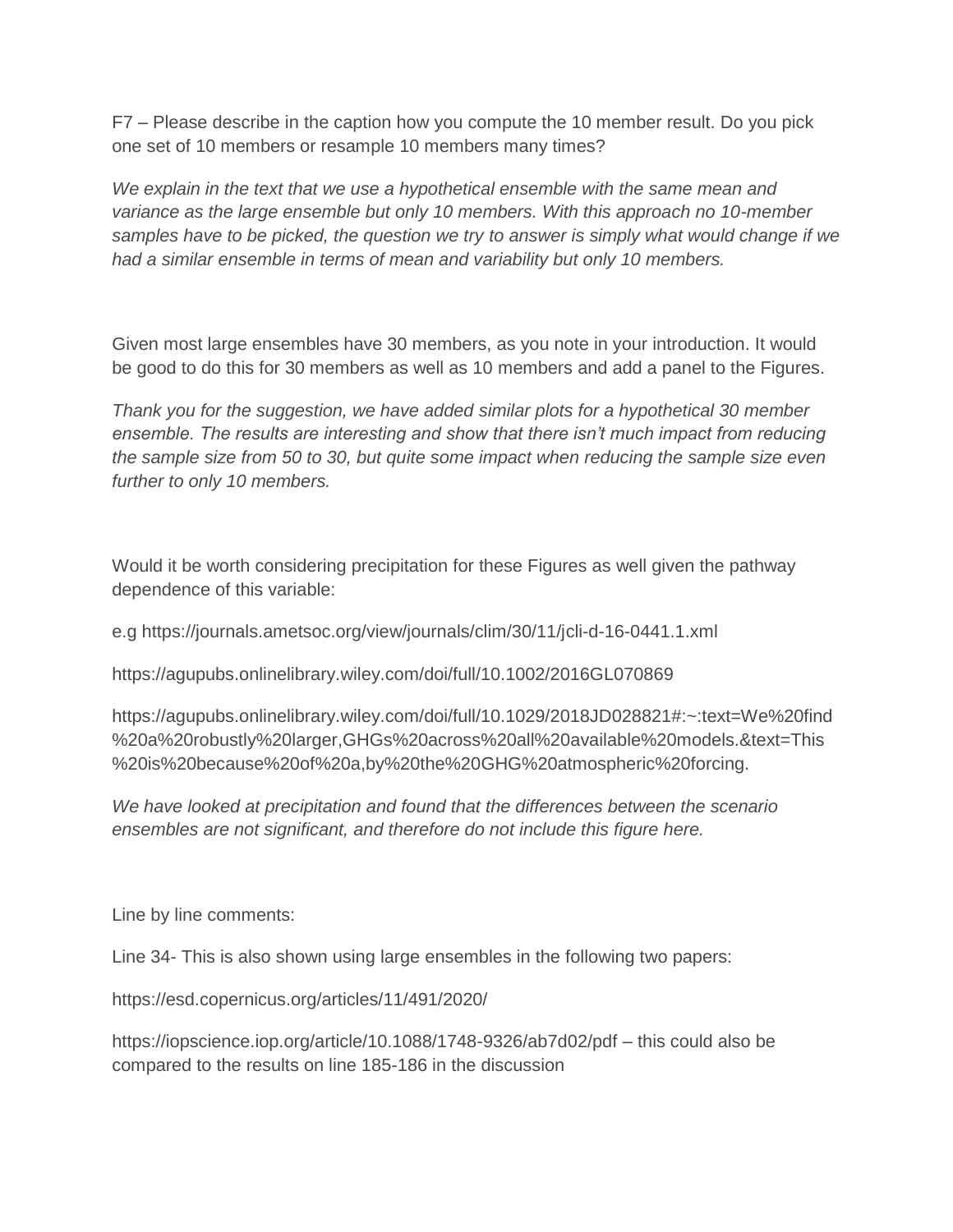*Thank you for pointing us to these interesting references that show how internal variability is obscuring the climate change signal in the near and partly even mid-term future. We have added these references to the introduction. However, we don't think Maher et al (2020) fits well with the discussion in Section 3.2 because they study the warming in the near-future while our plots show the warming in the middle and at the end of the century.* 

Line 46 – MPI-GE is not MPI-ESM-LR but MPI-ESM1.1 – additionally the correct acronym for this large ensemble is MPI-GE not MPI-ESM-GE

*Corrected.*

Line 46 – I am confused about the choice of models introduced here. The large ensemble archive introduced by Deser et al 2020 includes more models, why not introduce all of the ones in this archive?

*See reply above.*

Line 51 – Also GFDL-SPEAR is now available online: <https://agupubs.onlinelibrary.wiley.com/doi/10.1029/2019MS001895>

*Thanks for mentioning this additional ensemble that is not mentioned (yet?) on the MMLEA website, we have added it to the list of large ensembles in the introduction.* 

Line 70 – RCM large ensembles already exist. It would be worth citing these here:

<https://journals.ametsoc.org/view/journals/apme/58/4/jamc-d-18-0021.1.xml>

*We have added a sentence with references to already existing studies with large ensembles of regional climate models.*

106 – is there a citation for SSPs and ScenarioMPI?

*Yes, we cite the ScenarioMIP paper (O'Neill et al 2016) in the introduction where we describe our choice of scenarios.*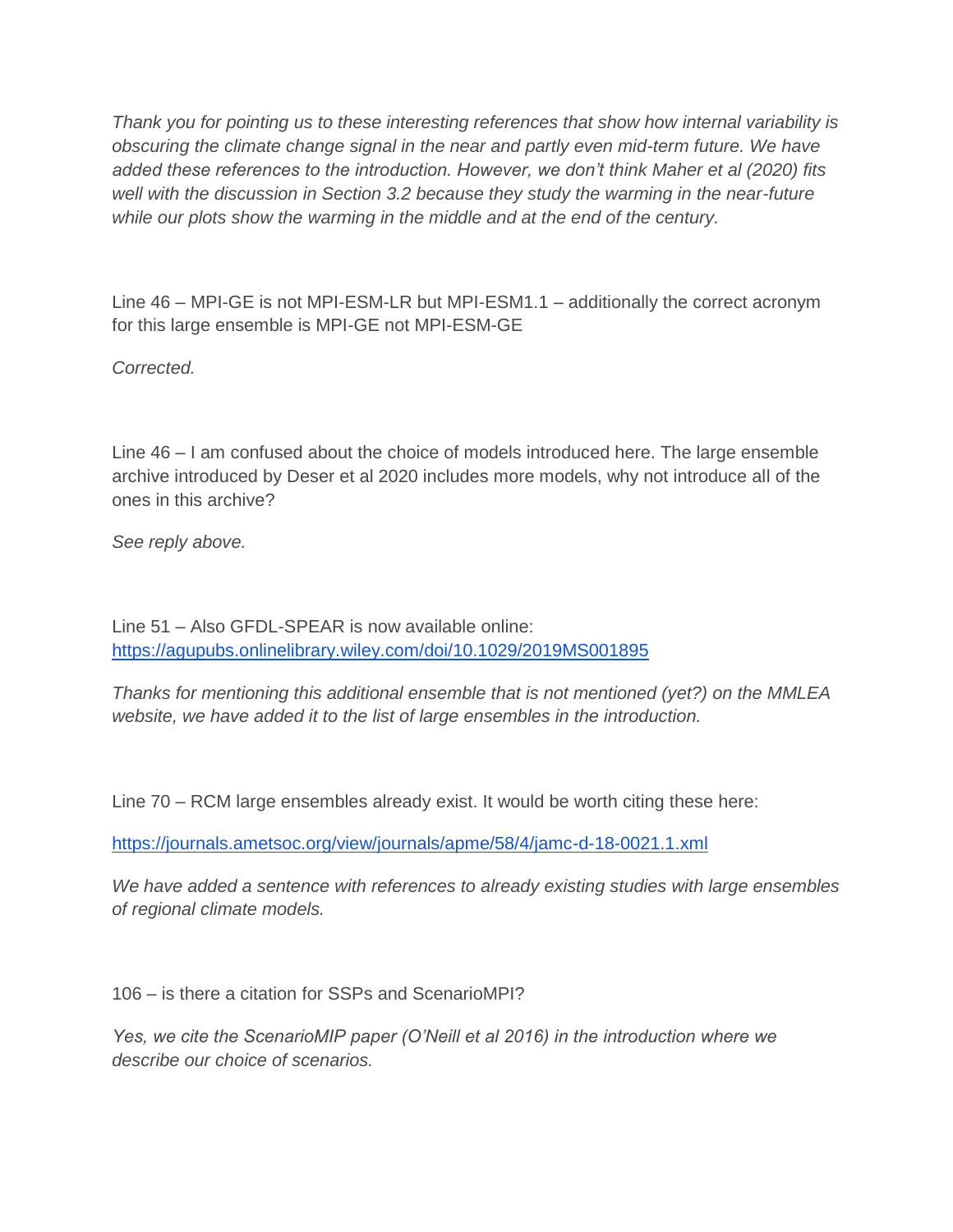155- I believe this is usually called TAS? Would it be more understandable to use the standard acronym – also please be consistent as you use tas in Figure2's caption

*We have changed T2m to tas, P to pr and SLP to psl for consistency throughout the manuscript.*

163 – perhaps 3K and higher is better wording

*Changed.*

163 – 'the' northern hemispheric

*Added "the".*

173 – is increasing  $\rightarrow$  'increases'

*Changed.*

177 – should this be 'divided by'?

*Changed.*

221 – it would be interesting to add whether the Aleutian low is too pronounced in all ensemble members as we would not expect observations to agree with the ensemble mean. This applies for all the metrics discussed on these lines.

*The std deviation across the ensemble is considerably smaller than the biases in the Aleutian low and other areas (Fig 5b). Therefore we think the bias is a robust feature of the ensemble in the sense that most ensemble members have a bias of the same sign. We added a sentence to the text.*

236 – however this result contrasts with the following work, which should be added on this line